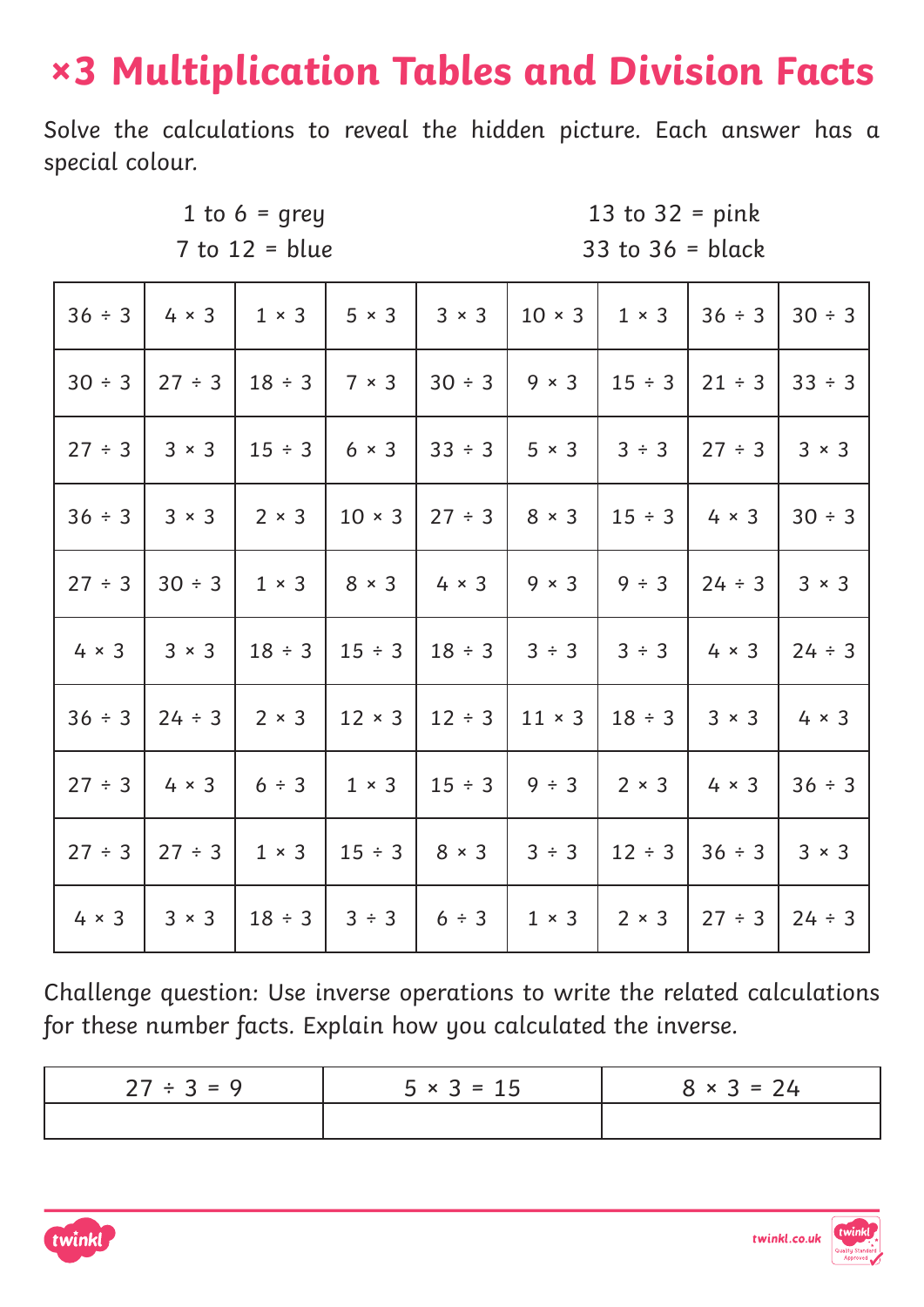### ×3 Multiplication Tables and Division Facts **Answers**

Solve the calculations to reveal the hidden picture. Each answer has a special colour.

1 to 6 = grey 13 to 32 = pink

 $7 \text{ to } 12 = \text{blue}$  33 to  $36 = \text{blue}$ 

| 36 ÷ 3       |              | $4 \times 3$   $1 \times 3$   $5 \times 3$ |               | $3 \times 3$             | $10 \times 3$ | $1 \times 3$         | $36 \div 3$  | $30 \div 3$  |
|--------------|--------------|--------------------------------------------|---------------|--------------------------|---------------|----------------------|--------------|--------------|
| $30 \div 3$  | 27 ÷ 3       | $18 \div 3$                                | $7 \times 3$  | $30 \div 3$              | $9 \times 3$  | $15 \div 3$          | $21 \div 3$  | $33 \div 3$  |
| 27 ÷ 3       | $3 \times 3$ | $15 \div 3$                                | $6 \times 3$  | $33 \div 3$              | $5 \times 3$  | 3 ÷ 3                | 27 ÷ 3       | $3 \times 3$ |
| $36 \div 3$  | $3 \times 3$ | $2 \times 3$ 10 $\times$ 3                 |               | $27 \div 3$ 8 $\times$ 3 |               | $15 \div 3$ 4 × 3    |              | $30 \div 3$  |
| 27 ÷ 3       | $30 \div 3$  | $1 \times 3$                               | $8 \times 3$  | $4 \times 3$             | $9 \times 3$  | 9 ÷ 3                | $24 \div 3$  | $3 \times 3$ |
| $4 \times 3$ | $3 \times 3$ | $18 \div 3$                                | $15 \div 3$   | $18 \div 3$              | 3 ÷ 3         | 3 ÷ 3                | $4 \times 3$ | $24 \div 3$  |
| $36 \div 3$  | $24 \div 3$  | $2 \times 3$                               | $12 \times 3$ | $12 \div 3$              |               | $11 \times 3$ 18 ÷ 3 | $3 \times 3$ | $4 \times 3$ |
| $27 \div 3$  | $4 \times 3$ | $6 \div 3$                                 | $1 \times 3$  | $15 \div 3$              | $9 \div 3$    | $2 \times 3$         | $4 \times 3$ | 36 ÷ 3       |
| 27 ÷ 3       | 27 ÷ 3       | $1 \times 3$                               | $15 \div 3$   | $8 \times 3$             | 3 ÷ 3         | $12 \div 3$          | $36 \div 3$  | $3 \times 3$ |
| $4 \times 3$ | $3 \times 3$ | $18 \div 3$                                | 3 ÷ 3         | $6 \div 3$               | $1 \times 3$  | $2 \times 3$         | $27 \div 3$  | $24 \div 3$  |

| $27 \div 3 = 9$ | $5 \times 3 = 15$ | $8 \times 3 = 24$                                                                 |
|-----------------|-------------------|-----------------------------------------------------------------------------------|
|                 |                   | 9 × 3 = 27 and 3 × 9 = 27   15 ÷ 3 = 5 and 15 ÷ 5 = 3   24 ÷ 3 = 8 and 24 ÷ 8 = 3 |



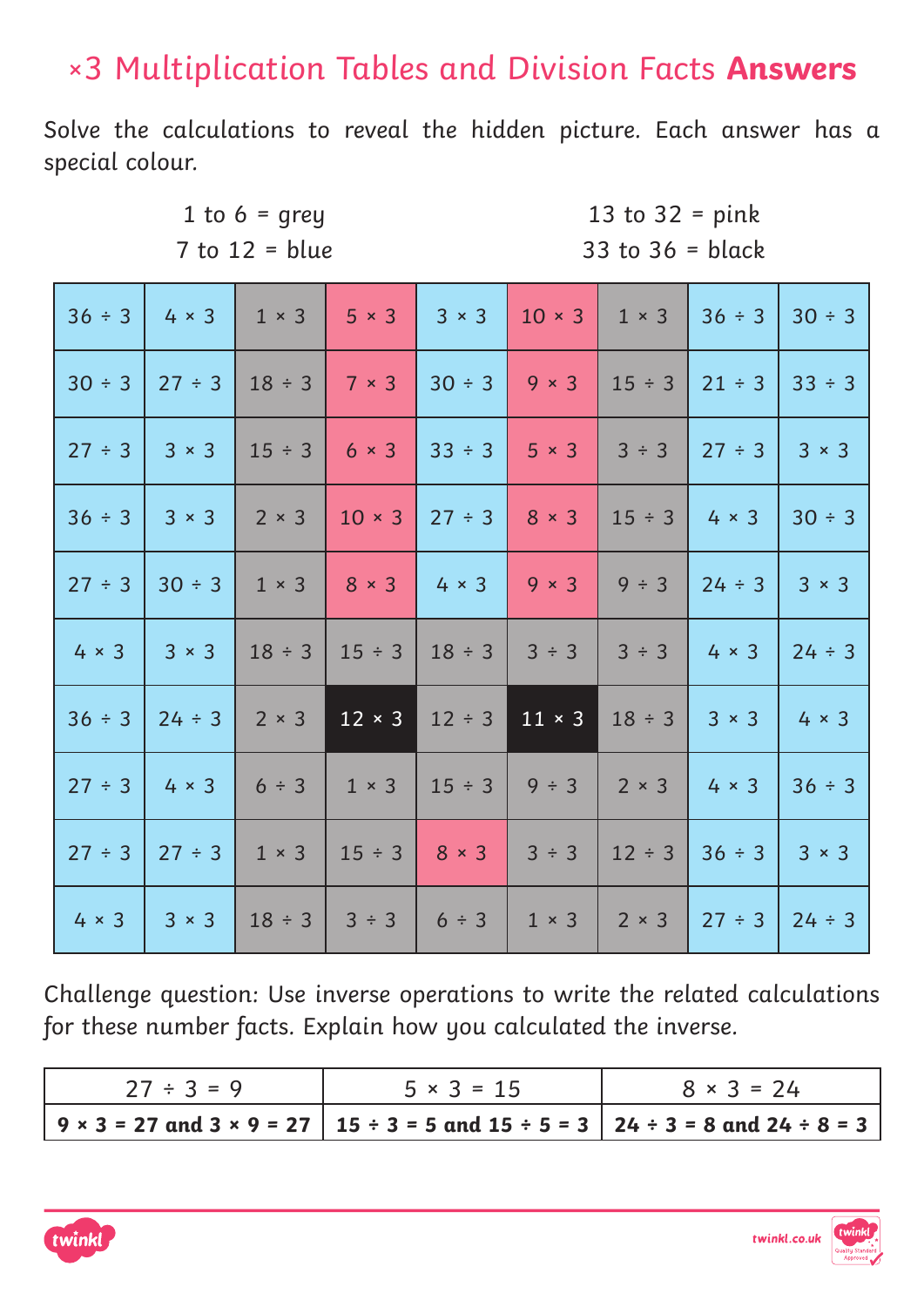# **×4 Multiplication Tables and Division Facts**

Solve the calculations to reveal the hidden picture. Each answer has a special colour.

 $7$  to  $12$  = blue  $30$  to  $42$  = green

1 to  $6 =$  yellow 13 to  $29 =$  orange 43 to  $48 =$  black

|              | $36 \div 4$   44 $\div 4$   2 $\times$ 4                                                                   |                         | $4 \div 4$                             | $16 \div 4$              | $1 \times 4$ | $ 36 \div 4 $                                         | $2 \times 4$                    | $48 \div 4$  |
|--------------|------------------------------------------------------------------------------------------------------------|-------------------------|----------------------------------------|--------------------------|--------------|-------------------------------------------------------|---------------------------------|--------------|
|              | $32 \div 4$   40 $\div 4$   12 $\div 4$                                                                    |                         | $12 \times 4$                          | $1 \times 4$             |              |                                                       | $11 \times 4$   20 ÷ 4   32 ÷ 4 | $40 \div 4$  |
| $48 \div 4$  |                                                                                                            | 28 ÷ 4   32 ÷ 4         | $24 \div 4$                            | $6 \times 4$             | $20 \div 4$  | $3 \times 4$                                          | $48 \div 4$                     | $44 \div 4$  |
|              | $24 \div 4$   8 $\div 4$   20 $\div 4$   12 $\div 4$   4 $\div 4$   24 $\div 4$   4 $\div 4$   16 $\div 4$ |                         |                                        |                          |              |                                                       |                                 | $24 \div 4$  |
| $3 \times 4$ |                                                                                                            |                         | $20 \div 4$   16 $\div 4$   8 $\div 4$ |                          |              | $16 \div 4$   20 $\div 4$   8 $\div 4$                | $1 \times 4$                    | $2 \times 4$ |
| $44 \div 4$  |                                                                                                            | $3 \times 4$   28 ÷ 4   | $24 \div 4$                            |                          |              | $24 \div 4$   16 $\div 4$   48 $\div 4$   28 $\div 4$ |                                 | $32 \div 4$  |
| $32 \div 4$  |                                                                                                            | $ 28 \div 4 40 \div 4 $ | $1 \times 4$                           | $12 \div 4$ 4 $\div 4$   |              |                                                       | $28 \div 4$ $44 \div 4$         | $32 \div 4$  |
| $2 \times 4$ | $\begin{array}{c} \n2 \times 4\n\end{array}$                                                               |                         | $ 44 \div 4 7 \times 4$                | $36 \div 4$   6 × 4      |              |                                                       | $2 \times 4$   36 ÷ 4           | $3 \times 4$ |
|              | $28 \div 4$   28 $\div 4$   4 $\times$ 4   6 $\times$ 4                                                    |                         |                                        | $ 48 \div 4 7 \times 4 $ |              | $5 \times 4$                                          | $2 \times 4$                    | $32 \div 4$  |
| $8 \times 4$ | $9 \times 4$                                                                                               |                         | $10 \times 4$ 8 $\times$ 4             |                          |              | $10 \times 4$   $10 \times 4$   $8 \times 4$          | $9 \times 4$                    | $8 \times 4$ |

| $44 \div 4 = 11$ | $7 × 4 = 28$ | $8 \times 3 = 24$ |
|------------------|--------------|-------------------|
|                  |              |                   |



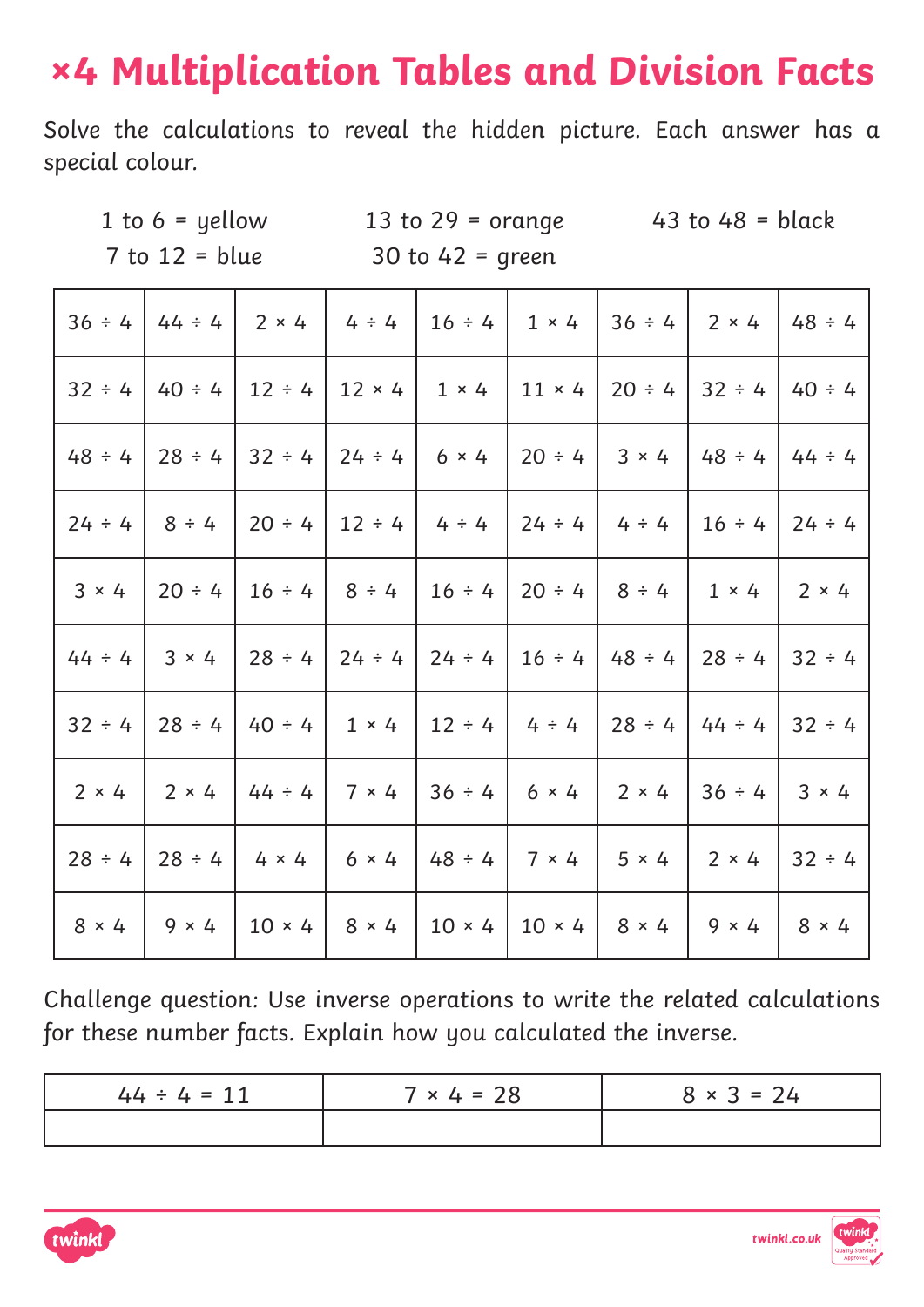### ×4 Multiplication Tables and Division Facts **Answers**

Solve the calculations to reveal the hidden picture. Each answer has a special colour.

 $7$  to  $12 = blue$  30 to  $42 = green$ 

1 to  $6 =$  yellow 13 to  $29 =$  orange 43 to  $48 =$  black

| $36 \div 4$  | $44 \div 4$                                                                                  | $2 \times 4$                             | $4 \div 4$                      | $16 \div 4$  | $1 \times 4$                                 | $ 36 \div 4 $                                         | $2 \times 4$  | $48 \div 4$  |
|--------------|----------------------------------------------------------------------------------------------|------------------------------------------|---------------------------------|--------------|----------------------------------------------|-------------------------------------------------------|---------------|--------------|
| $32 \div 4$  | $40 \div 4$ 12 $\div 4$                                                                      |                                          | $12 \times 4$                   | $1 \times 4$ | $11 \times 4$                                | $20 \div 4$ 32 ÷ 4                                    |               | $40 \div 4$  |
| $48 \div 4$  | $28 \div 4$                                                                                  |                                          | $ 32 \div 4 24 \div 4 $         | $6 \times 4$ | $ 20 \div 4 $                                | $3 \times 4$                                          | $48 \div 4$   | $44 \div 4$  |
|              | $24 \div 4$   8 $\div 4$   20 $\div 4$   12 $\div 4$   4 $\div 4$   24 $\div 4$   4 $\div 4$ |                                          |                                 |              |                                              |                                                       | $16 \div 4$   | $24 \div 4$  |
| $3 \times 4$ | $20 \div 4$                                                                                  |                                          | $16 \div 4$ $8 \div 4$          |              | $16 \div 4$   20 $\div 4$   8 $\div 4$       |                                                       | $1 \times 4$  | $2 \times 4$ |
| $44 \div 4$  | $3 \times 4$                                                                                 |                                          | $28 \div 4$ 24 $\div 4$         |              |                                              | $24 \div 4$   16 $\div 4$   48 $\div 4$   28 $\div 4$ |               | $32 \div 4$  |
| $32 \div 4$  |                                                                                              | $28 \div 4$   40 $\div 4$   1 $\times$ 4 |                                 |              |                                              | $12 \div 4$   4 $\div 4$   28 $\div 4$   44 $\div 4$  |               | $32 \div 4$  |
| $2 \times 4$ | $2 \times 4$                                                                                 |                                          | $144 \div 4$ 7 × 4 36 ÷ 4 6 × 4 |              |                                              | $2 \times 4$                                          | $ 36 \div 4 $ | $3 \times 4$ |
| $28 \div 4$  |                                                                                              | $28 \div 4$ 4 $4 \times 4$ 6 $\times$ 4  |                                 |              | $48 \div 4$ 7 × 4                            | $5 \times 4$                                          | $2 \times 4$  | $32 \div 4$  |
| $8 \times 4$ | $9 \times 4$                                                                                 | $10 \times 4$                            | $8 \times 4$                    |              | $10 \times 4$   $10 \times 4$   $8 \times 4$ |                                                       | $9 \times 4$  | $8 \times 4$ |

| $44 \div 4 = 11$ | $7 \times 4 = 28$ | $8 \times 3 = 24$                                                                   |
|------------------|-------------------|-------------------------------------------------------------------------------------|
|                  |                   | 11 × 4 = 44 and 4 × 11 = 44   28 ÷ 4 = 7 and 28 ÷ 7 = 4   24 ÷ 3 = 8 and 24 ÷ 8 = 3 |



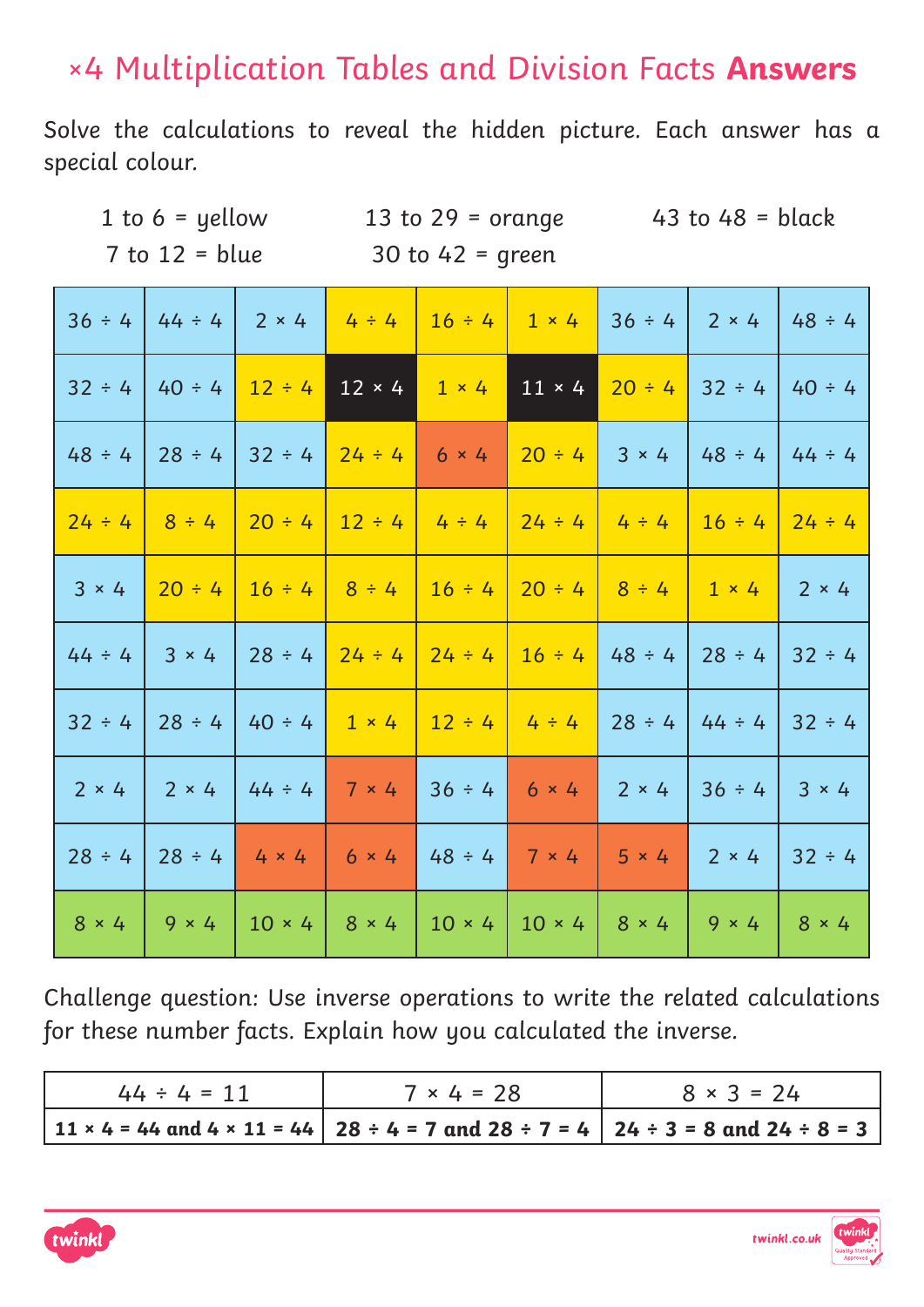# **×8 Multiplication Tables and Division Facts**

Solve the calculations to reveal the hidden picture. Each answer has a special colour.

1 to  $6 = \text{orange}$  13 to  $50 = \text{black}$  96 = pink

 $7$  to  $12$  = yellow  $51$  to  $95$  = purple

| 7 × 8         | $16 \div 8$   | $40 \div 8$  | $9 \times 8$ | $10 \times 8$ | $8 \times 8$ | $48 \div 8$   | 8 ÷ 8         | 7 × 8         |
|---------------|---------------|--------------|--------------|---------------|--------------|---------------|---------------|---------------|
| $10 \times 8$ | 8 ÷ 8         | 56 ÷ 8       | $24 \div 8$  | 7 × 8         | 8 ÷ 8        | 64 ÷ 8        | 32 ÷ 8        | $8 \times 8$  |
| $8 \times 8$  | $24 \div 8$   | $72 \div 8$  | $48 \div 8$  | $9 \times 8$  | $32 \div 8$  | $80 \div 8$   | $16 \div 8$   | $10 \times 8$ |
| $11 \times 8$ | $8 \times 8$  | $16 \div 8$  | 32 ÷ 8       | 7 × 8         | $16 \div 8$  | $32 \div 8$   | 7 × 8         | $9 \times 8$  |
| 7 × 8         | $10 \times 8$ | $48 \div 8$  | $24 \div 8$  | 32 ÷ 8        | $40 \div 8$  | 24 ÷ 8        | $9 \times 8$  | $11 \times 8$ |
| $8 \times 8$  | $48 \div 8$   | 32 ÷ 8       | $5 \times 8$ | $96 \div 8$   | $6 \times 8$ | $40 \div 8$   | 8 ÷ 8         | 7 × 8         |
| $11 \times 8$ | $24 \div 8$   | $88 \div 8$  | $72 \div 8$  | $12 \times 8$ | $96 \div 8$  | $ 64 \div 8$  | $32 \div 8$   | $10 \times 8$ |
| $8 \times 8$  | 7 × 8         | $32 \div 8$  | $72 \div 8$  | 56 ÷ 8        | 96 ÷ 8       | $16 \div 8$   | $10 \times 8$ | $8 \times 8$  |
| 7 × 8         | $10 \times 8$ | $9 \times 8$ | $16 \div 8$  | 88 ÷ 8        | $24 \div 8$  | $10 \times 8$ | $8 \times 8$  | $11 \times 8$ |
| $9 \times 8$  | $48 \div 8$   | 8 ÷ 8        | 32 ÷ 8       | $48 \div 8$   | $16 \div 8$  | 32 ÷ 8        | $48 \div 8$   | $9 \times 8$  |

Challenge question: Which other calculations could have been used for the colour black?



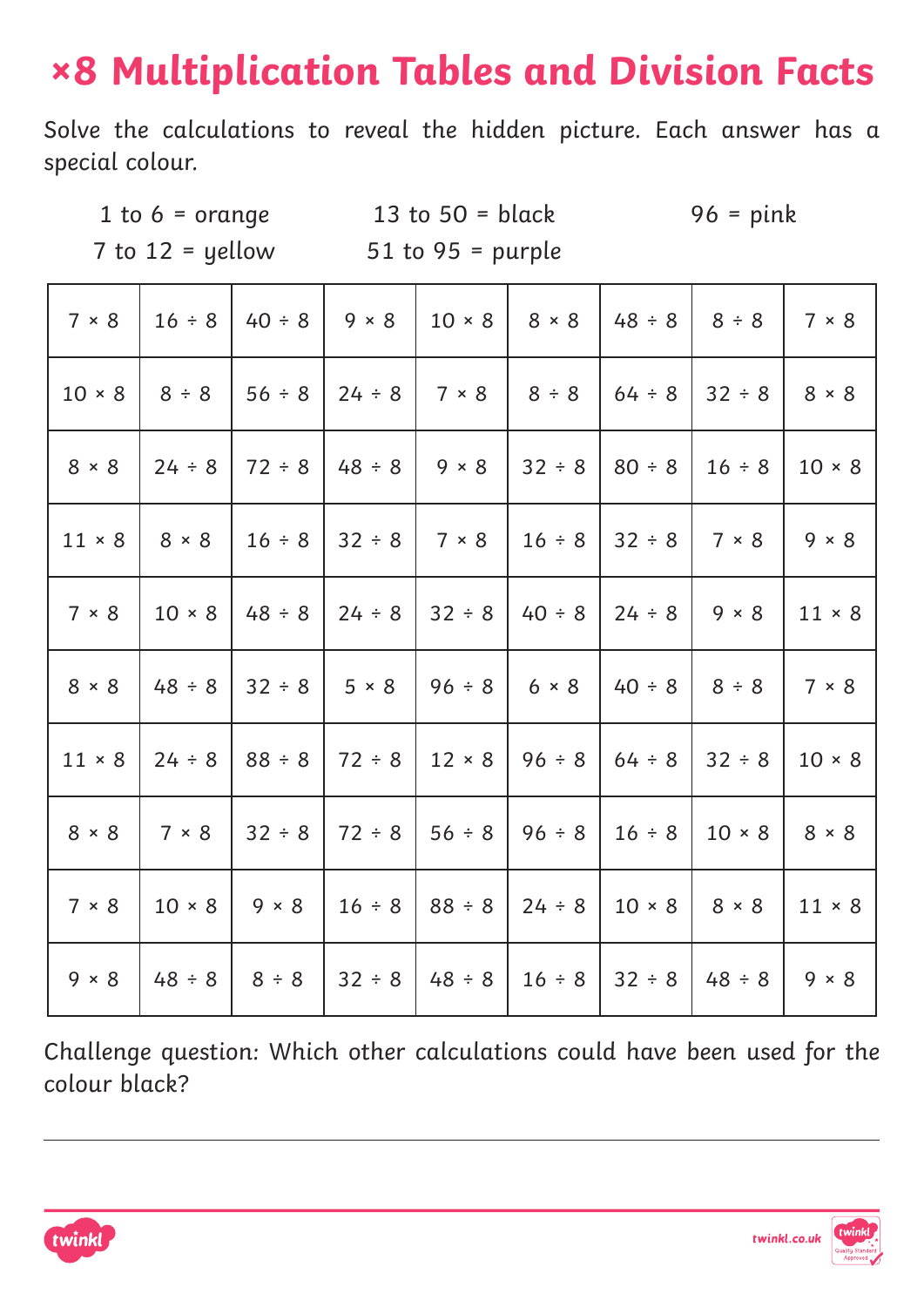## ×8 Multiplication Tables and Division Facts **Answers**

Solve the calculations to reveal the hidden picture. Each answer has a special colour.

 $7$  to  $12$  = yellow  $51$  to  $95$  = purple

1 to  $6 =$  orange 13 to  $50 =$  black 96 = pink

| 7 × 8         | $16 \div 8$   | $40 \div 8$  | $9 \times 8$      | $10 \times 8$ | $8 \times 8$ | $48 \div 8$               | 8 ÷ 8         | 7 × 8         |
|---------------|---------------|--------------|-------------------|---------------|--------------|---------------------------|---------------|---------------|
| $10 \times 8$ | 8 ÷ 8         | $56 \div 8$  | $24 \div 8$       | $7 \times 8$  | $8 \div 8$   | $64 \div 8$               | $32 \div 8$   | $8 \times 8$  |
| $8 \times 8$  | $24 \div 8$   | $72 \div 8$  | $48 \div 8$ 9 × 8 |               | $32 \div 8$  | $80 \div 8$               | $16 \div 8$   | $10 \times 8$ |
| $11 \times 8$ | $8 \times 8$  | $16 \div 8$  | $32 \div 8$       | $7 \times 8$  | $16 \div 8$  | $32 \div 8$               | 7 × 8         | $9 \times 8$  |
| 7 × 8         | $10 \times 8$ | $48 \div 8$  | $24 \div 8$       | $32 \div 8$   | $40 \div 8$  | $24 \div 8$               | $9 \times 8$  | $11 \times 8$ |
| $8 \times 8$  | $48 \div 8$   | $32 \div 8$  | $5 \times 8$      | $96 \div 8$   | $6 \times 8$ | $40 \div 8$               | 8 ÷ 8         | 7 × 8         |
| $11 \times 8$ | $24 \div 8$   | $88 \div 8$  | $72 \div 8$       | $12 \times 8$ | $96 \div 8$  | $64 \div 8$               | $32 \div 8$   | $10 \times 8$ |
| $8 \times 8$  | $7 \times 8$  | $32 \div 8$  | $72 \div 8$       | $56 \div 8$   |              | $96 \div 8$   16 $\div$ 8 | $10 \times 8$ | $8 \times 8$  |
| 7 × 8         | $10 \times 8$ | $9 \times 8$ | $16 \div 8$       | $88 \div 8$   | $24 \div 8$  | $10 \times 8$             | $8 \times 8$  | $11 \times 8$ |
| $9 \times 8$  |               |              |                   |               |              |                           |               |               |

Challenge question: Which other calculations could have been used for the colour black?

**2 × 8, 3 × 8, and 4 × 8 could all have been used for the colour black.**



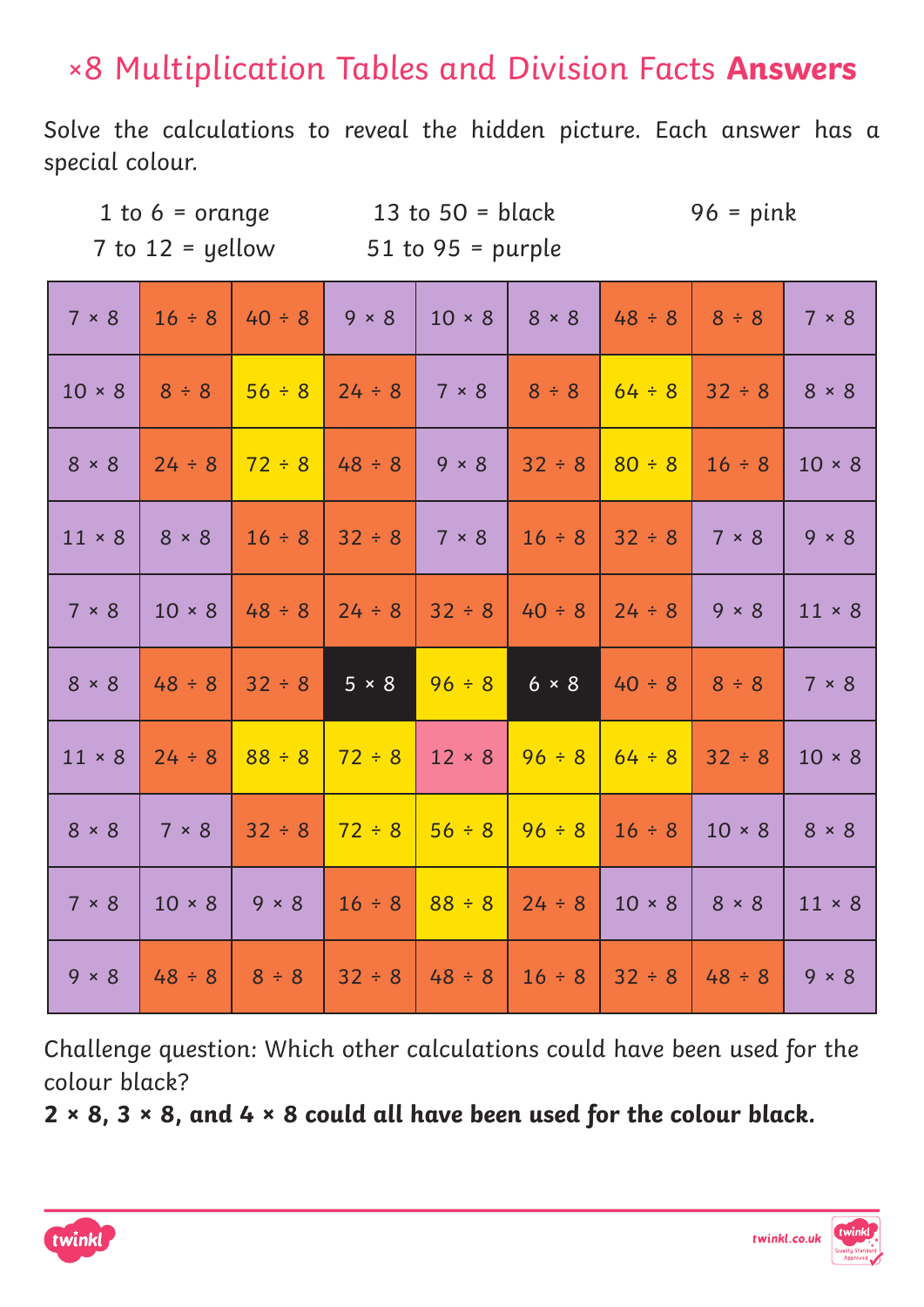## **×3 ×4 and ×8 Multiplication Tables and Division Facts**

Solve the calculations to reveal the hidden picture. Each answer has a special colour.

1 to 6 = yellow 31 to 60 = purple 7 to 30 = green 61 to 99 = blue

| $21 \div 3$         | $6 \times 3$ 7 $\times$ 4 28 ÷ 4                                        |               |                              | $8 \times 8$ | $10 \times 3$   24 ÷ 3   72 ÷ 8                           |                               |                                                 | 3 × 8        |
|---------------------|-------------------------------------------------------------------------|---------------|------------------------------|--------------|-----------------------------------------------------------|-------------------------------|-------------------------------------------------|--------------|
| $2 \times 4$        | 56 ÷ 8                                                                  |               | $36 \div 3$   12 × 4         |              | $9 \times 8$ 8 $8 \times 4$                               | $3 \times 4$                  | $8 \times 3$                                    | $33 \div 3$  |
|                     | $3 \times 4$   27 ÷ 3   1 × 3   6 × 8   16 ÷ 4   5 × 8   12 ÷ 3   2 × 4 |               |                              |              |                                                           |                               |                                                 | 36 ÷ 4       |
|                     | $7 \times 4$   9 $\times$ 3   7 $\times$ 8   12 $\times$ 8              |               |                              |              |                                                           |                               | $12 \div 4$   10 × 8   9 × 4   28 ÷ 4           | $7 \times 4$ |
| 80 ÷ 8              | $ 20 \div 4 $ 5 × 8                                                     |               | $20 \div 4$                  |              | $10 \times 8$   15 ÷ 3   12 × 4                           |                               | $32 \div 8$                                     | 3 × 8        |
| $30 \div 3$   1 × 4 |                                                                         | $9 \times 4$  | $15 \div 3$                  | $5 \times 8$ |                                                           | $12 \div 4$   11 × 4   40 ÷ 8 |                                                 | $24 \div 3$  |
| $64 \div 8$         | $1 \times 3$                                                            |               | $12 \times 4$   $1 \times 4$ |              | $8 \times 8$   2 $\times$ 3   8 $\times$ 4                |                               | $2 \times 3$                                    | $64 \div 8$  |
|                     | $7 \times 4$   2 $\times 4$   6 $\times 8$   9 $\times 8$               |               |                              |              | $15 \div 5$   $12 \times 8$   $6 \times 8$   $2 \times 4$ |                               |                                                 | $8 \times 3$ |
|                     | $33 \div 3$   72 ÷ 8                                                    |               | $24 \div 4$ 6 × 8            |              |                                                           |                               | $11 \times 8$   12 $\times$ 4   24 ÷ 8   27 ÷ 3 | $2 \times 4$ |
| 80 ÷ 8              | 96 ÷ 8                                                                  | $ 88 \div 8 $ | $8 \times 4$                 | $8 \times 8$ |                                                           | $9 \times 3$                  | $64 \div 8$                                     | $9 \times 3$ |

| $3 \times 8 = 6 \times 4$ | $44 \div 4 = 36 \div 3$ |
|---------------------------|-------------------------|
|                           |                         |



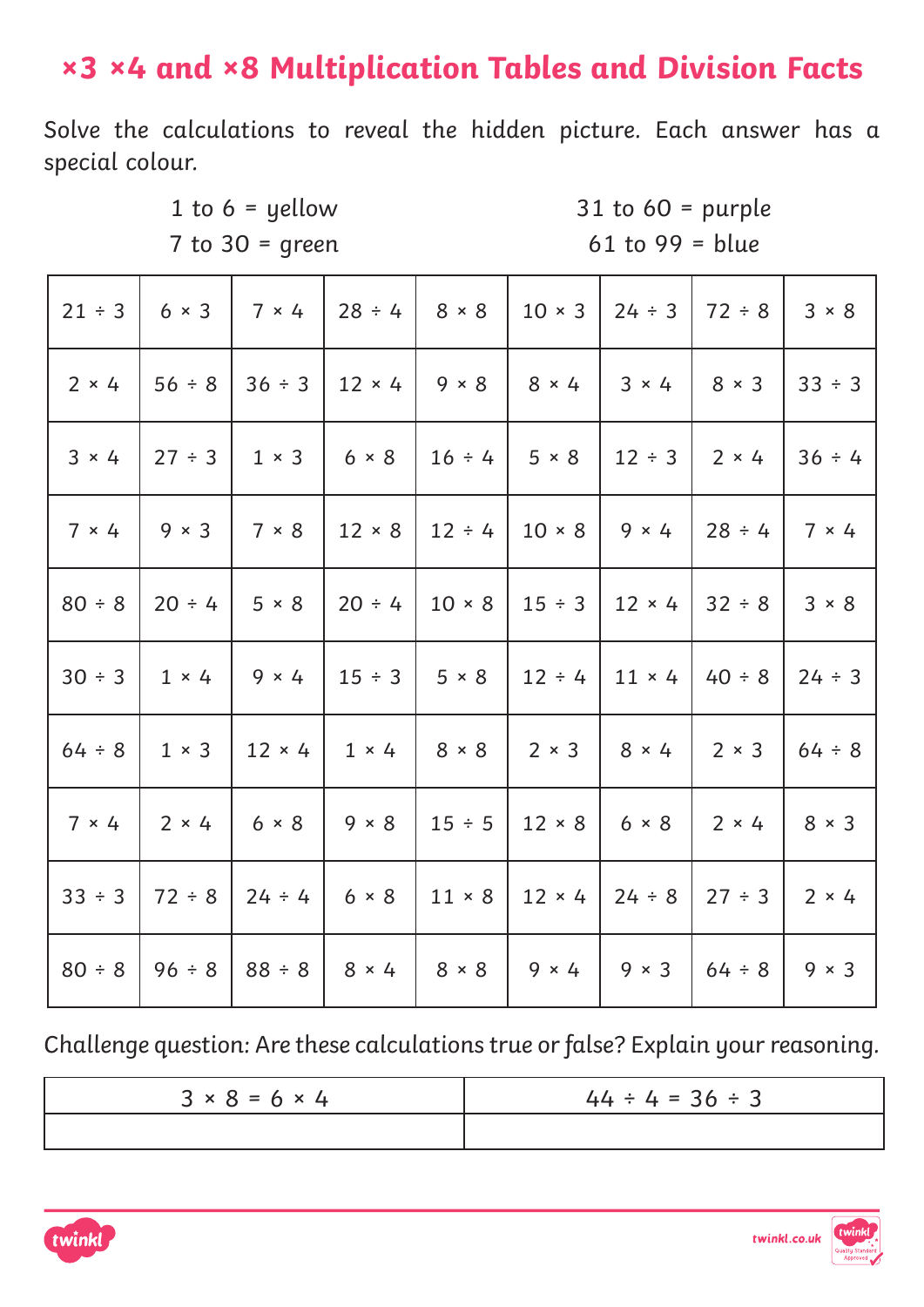#### ×3 ×4 and ×8 Multiplication Tables and Division Facts **Answers**

Solve the calculations to reveal the hidden picture. Each answer has a special colour.

> 1 to 6 = yellow 31 to 60 = purple 7 to 30 = green 61 to 99 = blue

| $21 \div 3$  | $6 \times 3$ |                           | $7 \times 4$   28 ÷ 4                   | $8 \times 8$      | $10 \times 3$              | $24 \div 3$               | $72 \div 8$  | $3 \times 8$ |
|--------------|--------------|---------------------------|-----------------------------------------|-------------------|----------------------------|---------------------------|--------------|--------------|
| $2 \times 4$ | $56 \div 8$  | $36 \div 3$               | $12 \times 4$ 9 $\times$ 8 8 $\times$ 4 |                   |                            | $3 \times 4$              | $8 \times 3$ | 33 ÷ 3       |
| $3 \times 4$ | 27 ÷ 3       | $1 \times 3$ 6 $\times$ 8 |                                         | $16 \div 4$ 5 × 8 |                            | $12 \div 3$               | $2 \times 4$ | $36 \div 4$  |
| 7 × 4        | $9 \times 3$ | 7 × 8                     | $12 \times 8$                           | $12 \div 4$       | $10 \times 8$              | $9 \times 4$              | $28 \div 4$  | 7 × 4        |
| 80 ÷ 8       | $20 \div 4$  | $5 \times 8$              | $20 \div 4$                             | $10 \times 8$     | $15 \div 3$                | $12 \times 4$             | $32 \div 8$  | 3 × 8        |
| $30 \div 3$  | $1 \times 4$ | $9 \times 4$              | $15 \div 3$ 5 × 8                       |                   |                            | $12 \div 4$ 11 × 4 40 ÷ 8 |              | $24 \div 3$  |
| $64 \div 8$  | $1 \times 3$ |                           | $12 \times 4$ 1 $\times$ 4              | $8 \times 8$      | $2 \times 3$ 8 × 4         |                           | $2 \times 3$ | $64 \div 8$  |
| $7 \times 4$ | $2 \times 4$ | $6 \times 8$              | $9 \times 8$                            | $15 \div 5$       | $12 \times 8$ 6 $\times$ 8 |                           | $2 \times 4$ | $8 \times 3$ |
| $33 \div 3$  | $72 \div 8$  | $24 \div 4$ 6 × 8         |                                         | $11 \times 8$     | $12 \times 4$ 24 ÷ 8       |                           | $27 \div 3$  | $2 \times 4$ |
| $80 \div 8$  | $96 \div 8$  | $  88 \div 8$             | $8 \times 4$                            | $8 \times 8$      | $9 \times 4$               | $9 \times 3$              | $64 \div 8$  | $9 \times 3$ |

| $3 \times 8 = 6 \times 4$ | $44 \div 4 = 36 \div 3$                                                                    |
|---------------------------|--------------------------------------------------------------------------------------------|
|                           | True $3 \times 8 = 24$ and $6 \times 4 = 24$   False $44 \div 4 = 11$ and $36 \div 3 = 12$ |

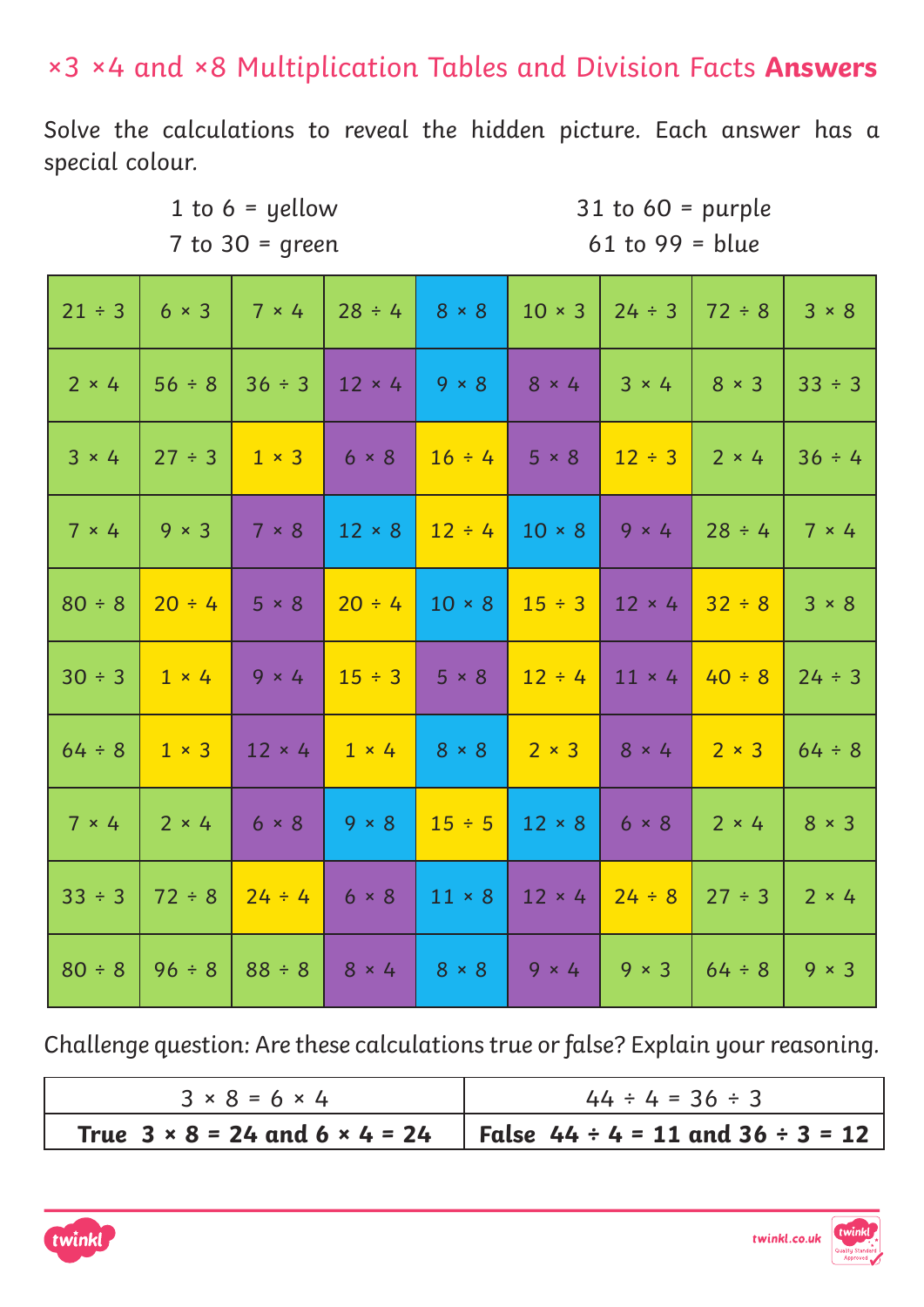## **×2 to 12 Multiplication Tables and Division Facts**

Solve the calculations to reveal the hidden picture. Each answer has a special colour.

1 to 20 = yellow 61 to 130 = orange 21 to 60 = blue 130 to 144 = black

| $9 \times 5$ | 8 × 4                     |               | $35 \div 7$   54 $\div 6$                                                                                        | $3 \times 3$               | $20 \div 10$   24 ÷ 6                   | $4 \times 9$ | $8 \times 4$ |
|--------------|---------------------------|---------------|------------------------------------------------------------------------------------------------------------------|----------------------------|-----------------------------------------|--------------|--------------|
| $6 \times 4$ | $8 \div 8$                | $ 72 \div 8$  | $40 \div 8$                                                                                                      | $8 \div 4$                 | $15 \div 3$   16 $\div 8$               | $56 \div 7$  | $7 \times 4$ |
|              |                           |               | $20 \div 10$ 35 ÷ 7   54 ÷ 6   1 × 3   15 ÷ 3   36 ÷ 6   1 × 1   2 × 4                                           |                            |                                         |              | $32 \div 4$  |
|              |                           |               | $40 \div 8$   1 × 5   11 × 12   16 ÷ 4   18 ÷ 2   32 ÷ 8   12 × 12   32 ÷ 4   56 ÷ 7                             |                            |                                         |              |              |
| $1 \times 3$ | $ 32 \div 8 $             |               | 63 ÷ 9   30 ÷ 10   15 ÷ 5   21 ÷ 7   20 ÷ 5   24 ÷ 3                                                             |                            |                                         |              | $2 \times 4$ |
|              | $16 \div 4$   24 $\div 6$ |               | $\vert$ 24 ÷ 6 $\vert$ 11 × 10   12 × 7   6 × 12                                                                 |                            | $ 20 \div 10 $                          | 8 ÷ 8        | $32 \div 4$  |
|              |                           |               | $16 \div 8$   $8 \div 4$   $8 \div 4$   $3 \times 3$   $9 \times 9$   $24 \div 8$                                |                            | $ 40 \div 8 35 \div 7 $                 |              | $24 \div 3$  |
|              |                           |               | $12 \div 6$   $15 \div 3$   $56 \div 7$   $72 \div 8$   $1 \times 3$   $15 \div 3$   $1 \times 3$   $1 \times 5$ |                            |                                         |              | 56 ÷ 7       |
| 7 × 5        |                           |               | $18 \div 2$   2 × 4   54 ÷ 6                                                                                     |                            | $16 \div 4$   18 $\div 2$   16 $\div 4$ | $32 \div 8$  | 7 × 8        |
| $9 \times 5$ | $5 \times 5$              | $ 32 \div 4 $ | $49 \div 7$                                                                                                      | $30 \div 10$   $15 \div 5$ | $ 30 \div 10 $                          | 7 × 6        | $5 \times 8$ |

| $4 \times 6 = 8 \times 4$ | $120 \div 10 = 48 \div 4$ |
|---------------------------|---------------------------|
|                           |                           |



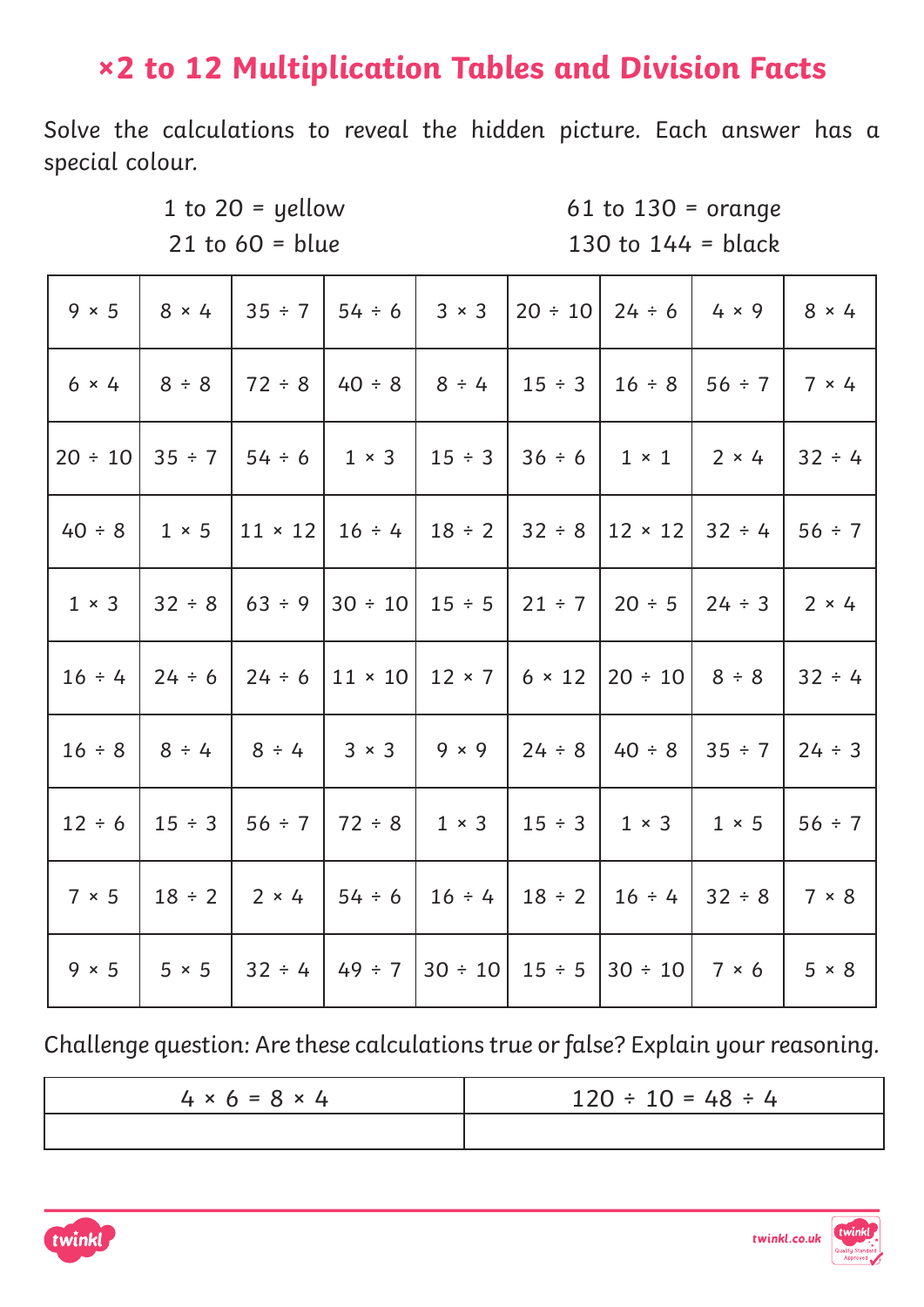#### ×2 to 12 Multiplication Tables and Division Facts **Answers**

Solve the calculations to reveal the hidden picture. Each answer has a special colour.

1 to 20 = yellow 61 to 130 = orange 21 to  $60 = blue$  130 to  $144 = black$ 

| $9 \times 5$ | $8 \times 4$ | $35 \div 7$                             | $54 \div 6$                                                 | $3 \times 3$               |                            | $20 \div 10$   24 ÷ 6          | $4 \times 9$ | $8 \times 4$ |
|--------------|--------------|-----------------------------------------|-------------------------------------------------------------|----------------------------|----------------------------|--------------------------------|--------------|--------------|
| $6 \times 4$ | 8 ÷ 8        | $72 \div 8$                             |                                                             | $40 \div 8$ 8 $\div 4$     | $15 \div 3$                | $16 \div 8$                    | $56 \div 7$  | $7 \times 4$ |
|              |              | $20 \div 10$ 35 ÷ 7   54 ÷ 6   1 × 3    |                                                             |                            |                            | $15 \div 3$ 36 ÷ 6 1 × 1 2 × 4 |              | $32 \div 4$  |
| $40 \div 8$  | $1 \times 5$ | $11 \times 12$                          | $16 \div 4$                                                 | $18 \div 2$                | $32 \div 8$                | $12 \times 12$                 | $32 \div 4$  | $56 \div 7$  |
| $1 \times 3$ | $32 \div 8$  | $63 \div 9$                             | $30 \div 10$                                                | $15 \div 5$                | $21 \div 7$                | $ 20 \div 5 $                  | $24 \div 3$  | $2 \times 4$ |
| $16 \div 4$  | $24 \div 6$  |                                         | $\vert$ 24 ÷ 6   11 × 10   12 × 7                           |                            | $6 \times 12$              | $ 20 \div 10  8 \div 8$        |              | $32 \div 4$  |
|              |              |                                         | $16 \div 8$ $8 \div 4$ $8 \div 4$ $3 \times 3$ $9 \times 9$ |                            | $24 \div 8$                | $140 \div 8$ 35 $\div$ 7       |              | $24 \div 3$  |
|              |              | $12 \div 6$   $15 \div 3$   $56 \div 7$ |                                                             | $72 \div 8$ 1 $\times$ 3   | $15 \div 3$   $1 \times 3$ |                                | $1 \times 5$ | $56 \div 7$  |
| 7 × 5        | $18 \div 2$  |                                         |                                                             | $16 \div 4$                |                            | $18 \div 2$   16 $\div 4$      | $32 \div 8$  | 7 × 8        |
| $9 \times 5$ | $5 \times 5$ | $32 \div 4$                             | $49 \div 7$                                                 | $30 \div 10$   $15 \div 5$ |                            | $ 30 \div 10 $                 | 7 × 6        | $5 \times 8$ |

| $4 \times 6 = 8 \times 4$ | $120 \div 10 = 48 \div 4$                                                                    |
|---------------------------|----------------------------------------------------------------------------------------------|
|                           | False $4 \times 6 = 24$ and $8 \times 4 = 32$   True $120 \div 10 = 12$ and $48 \div 4 = 12$ |



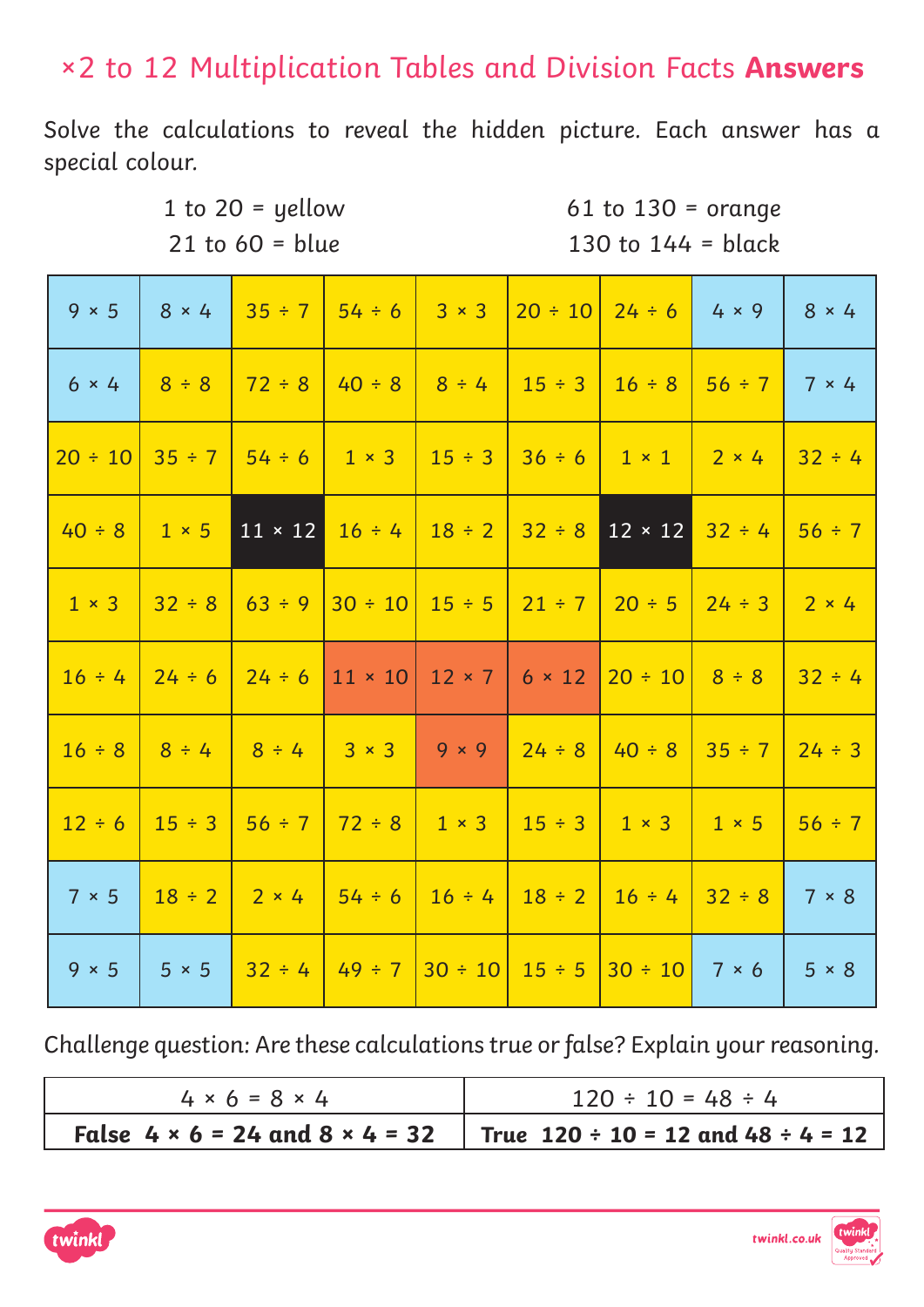### **×2 to 12 Multiplication Tables and Division Facts**

Solve the calculations to reveal the hidden picture. Each answer has a special colour.

6 to  $10 =$  brown 51 to  $60 =$  yellow

1 to  $5 = blue$  11 to  $50 = pink$  61 to  $144 = green$ 

| 36 ÷ 9       | $12 \div 4$                                                                                                          | $30 \div 6$   | $24 \div 4$                                                                 | $27 \div 3$               | 56 ÷ 8   14 ÷ 7                                       |                           | $1 \times 4$ | $20 \div 5$  |
|--------------|----------------------------------------------------------------------------------------------------------------------|---------------|-----------------------------------------------------------------------------|---------------------------|-------------------------------------------------------|---------------------------|--------------|--------------|
| $1 \times 4$ | $ 22 \div 11 $                                                                                                       | $72 \div 9$   | $25 \div 5$                                                                 | $40 \div 8$               | $8 \div 4$                                            | $ 48 \div 6$              | 27 ÷ 9       | $40 \div 8$  |
| $16 \div 8$  | $30 \div 3$                                                                                                          |               | $36 \div 9$   12 $\div 4$   1 × 2   15 $\div 5$   36 $\div 9$   56 $\div 8$ |                           |                                                       |                           |              | $1 \times 2$ |
|              | $30 \div 10$   70 $\div 10$   15 $\div 3$   22 $\div 11$   12 $\times$ 5   8 $\times$ 7   15 $\div 3$   2 $\times$ 3 |               |                                                                             |                           |                                                       |                           |              | $14 \div 7$  |
| 36 ÷ 9       | $72 \div 9$                                                                                                          | $6 \times 4$  | $5 \times 5$                                                                | $6 \times 9$ 9 $\times$ 9 |                                                       | $11 \times 8$             | $28 \div 4$  | $20 \div 5$  |
| $15 \div 3$  | $28 \div 4$                                                                                                          | 110 :<br>10   | $4 \times 9$                                                                | $5 \times 11$             | $12 \times 8$                                         | $7 \times 11$             | $81 \div 9$  | $12 \div 3$  |
| $32 \div 4$  | $56 \div 8$                                                                                                          | 56 ÷ 8        | $72 \div 9$                                                                 | 110 :<br>11               |                                                       | $64 \div 8$   32 $\div 4$ | $3 \times 3$ | $40 \div 4$  |
|              | $56 \div 8$   36 $\div 4$   2 × 3   28 $\div 4$                                                                      |               |                                                                             |                           | $36 \div 4$   72 $\div 9$   64 $\div 8$   32 $\div 4$ |                           |              | $72 \div 8$  |
| 36 ÷ 9       | $24 \div 3$                                                                                                          | $ 30 \div 5 $ | $48 \div 6$                                                                 | $72 \div 8$               | 28 ÷ 4   72 ÷ 9                                       |                           | 56 ÷ 8       | $1 \times 4$ |
| $15 \div 3$  | $30 \div 6$                                                                                                          | $ 24 \div 4 $ | 27 ÷ 3                                                                      | 56 ÷ 8                    | $81 \div 9$                                           | $28 \div 4$               | $14 \div 7$  | 27 ÷ 9       |

| $5 \times 6 > 3 \times 11$ | $48 \div 8 < 35 \div 5$ |
|----------------------------|-------------------------|
|                            |                         |